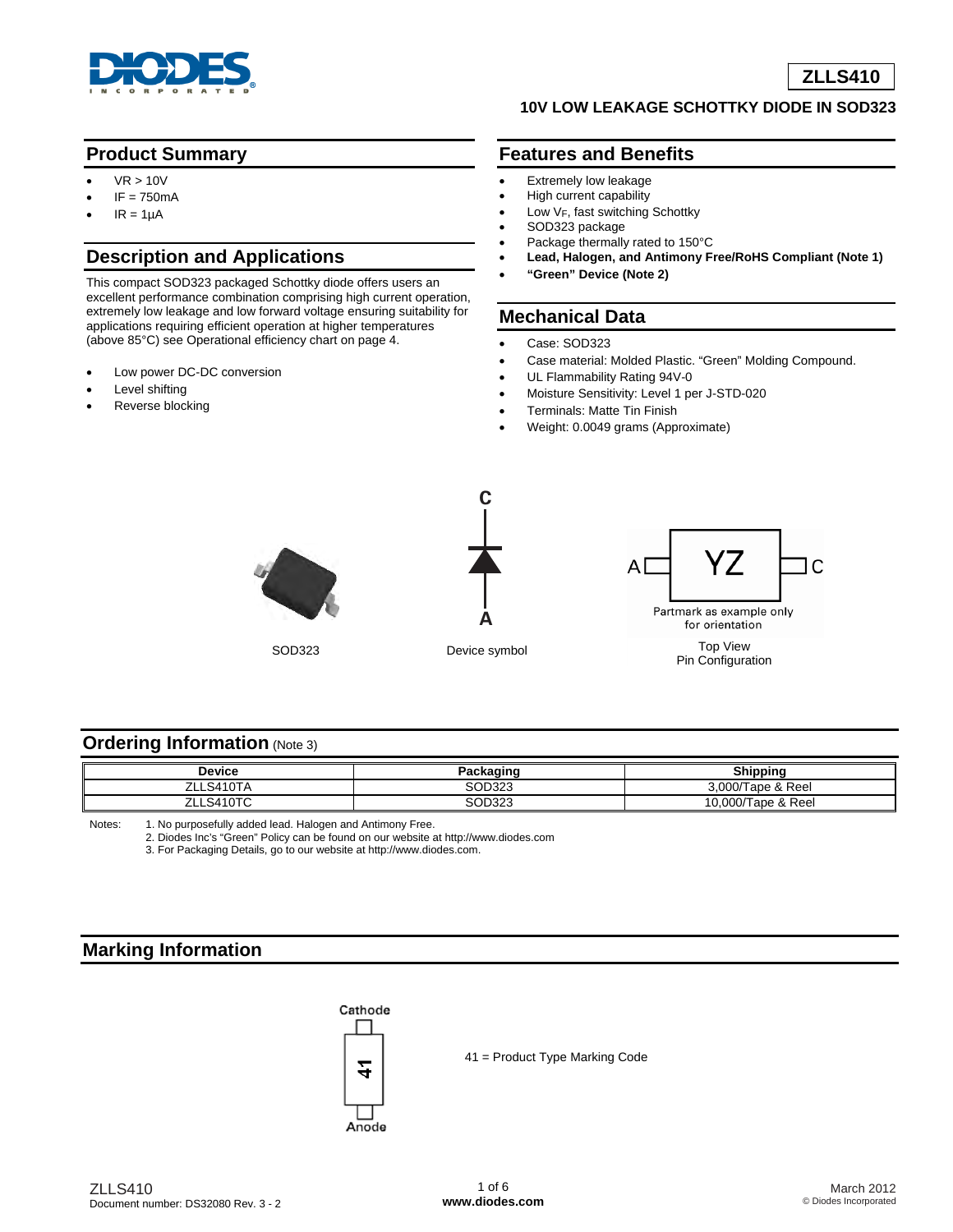

## **Maximum Ratings** @T<sub>A</sub> = 25°C unless otherwise specified

| <b>Characteristic</b>                                           |                       | Symbol      | Value | Unit |
|-----------------------------------------------------------------|-----------------------|-------------|-------|------|
| Continuous Reverse Voltage                                      |                       | VR          | 10    |      |
| Continuous Forward Current                                      |                       |             | 750   | mA   |
| Peak Repetitive Forward Current<br>Rectangular Pulse Duty Cycle |                       | <b>IFPK</b> | 1.35  |      |
| Non Repetitive Forward Current                                  | t ≤ 100µs<br>t ≤ 10ms | <b>IFSM</b> |       |      |

# **Thermal Characteristics**

| <b>Characteristic</b>                        | <b>Symbol</b>             | Value           | Unit   |
|----------------------------------------------|---------------------------|-----------------|--------|
| Power Dissipation, $T_A = 25^{\circ}C$       |                           |                 |        |
| Single Die Continuous (Note 4)               | P <sub>D</sub>            | 0.33            | W      |
| Single Die Measured at $t < 5$ secs (Note 5) |                           | 0.39            | W      |
| Junction to Ambient (Note 4)                 | Reja                      | 379             | °C/W   |
| Junction to Ambient (Note 5)                 | R <sub>eJA</sub>          | 317             | °C/W   |
| Storage Temperature Range                    | $\mathsf{T}_{\text{STG}}$ | $-55$ to $+150$ | $\sim$ |

Notes: 4. For a device surface mounted on 25mm x 25mm x 1.6mm FR4 PCB with high coverage of single sided 1oz copper, in still air conditions. 5. For a device surface mounted on FRB PCB measured at t < 5secs.

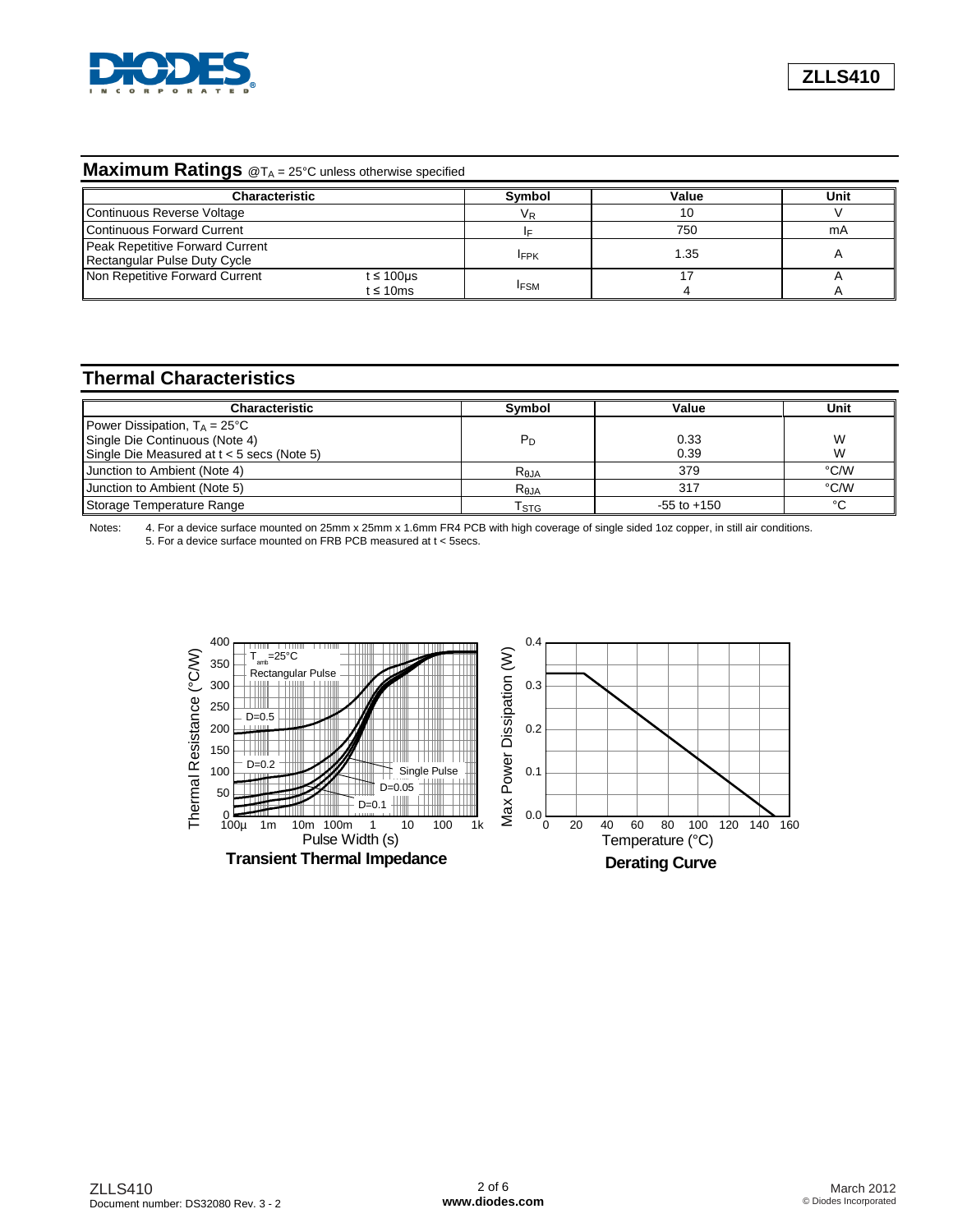

## **Electrical Characteristics** @TA = 25°C unless otherwise specified

| <b>Characteristic</b>          | Symbol        | <b>Min</b>               | Typ | <b>Max</b>               | Unit | <b>Test Condition</b>                                        |
|--------------------------------|---------------|--------------------------|-----|--------------------------|------|--------------------------------------------------------------|
| Reverse Breakdown Voltage      | $V_{(BR)R}$   | 10                       | -   | -                        | V    | $I_R = 200 \mu A$                                            |
| Forward Voltage (Note 6)       |               |                          | 285 | 300                      | mV   | $I_F = 10mA$                                                 |
|                                | VF            |                          | 350 | 380                      | mV   | $I_F = 100mA$                                                |
|                                |               |                          | 500 | 580                      | mV   | $I_F = 1A$                                                   |
| Reverse Current                |               |                          | 0.5 | 4                        | μA   | $V_R = 5V$                                                   |
|                                |               |                          | 0.7 | 5                        | μA   | $V_R = 8V$                                                   |
|                                | <sub>lR</sub> |                          |     | 6                        | μA   | $V_R = 10V$                                                  |
|                                |               |                          | -   | 200                      | μA   | $V_R = 8V$ , $T_A = 85^{\circ}C$                             |
| Diode Capacitance              | $C_{D}$       | $\overline{\phantom{0}}$ | 37  | $\overline{\phantom{0}}$ | pF   | $f = 1$ MHz, $V_R = 10V$                                     |
|                                |               |                          |     |                          |      | Switched from $I_F = 500 \text{mA}$ to $V_R = 5.5 V$         |
| <b>Reverse Recovery Time</b>   | $t_{rr}$      |                          | 3   | -                        | ns   | Measured $\omega$ $I_R$ = 50mA.                              |
| <b>Reverse Recovery Charge</b> | $Q_{rr}$      |                          | 210 | $\overline{\phantom{0}}$ | рC   | $di/dt = 500mA/ns$ .                                         |
|                                |               |                          |     |                          |      | $R_{\text{source}} = 6\Omega$ ; $R_{\text{load}} = 10\Omega$ |

Notes: 6. Measured under pulsed conditions. Pulse width ≤ 300μs. Duty cycle < 2%

## **Operational efficiency chart**



The operational efficiency chart indicates the beneficial use of the ZLLS series diodes in applications requiring higher voltage, higher temperature operation. Circuits requiring low voltage low temperature operation will benefit from using Zetex low  $V_F$  ZHCS series diodes.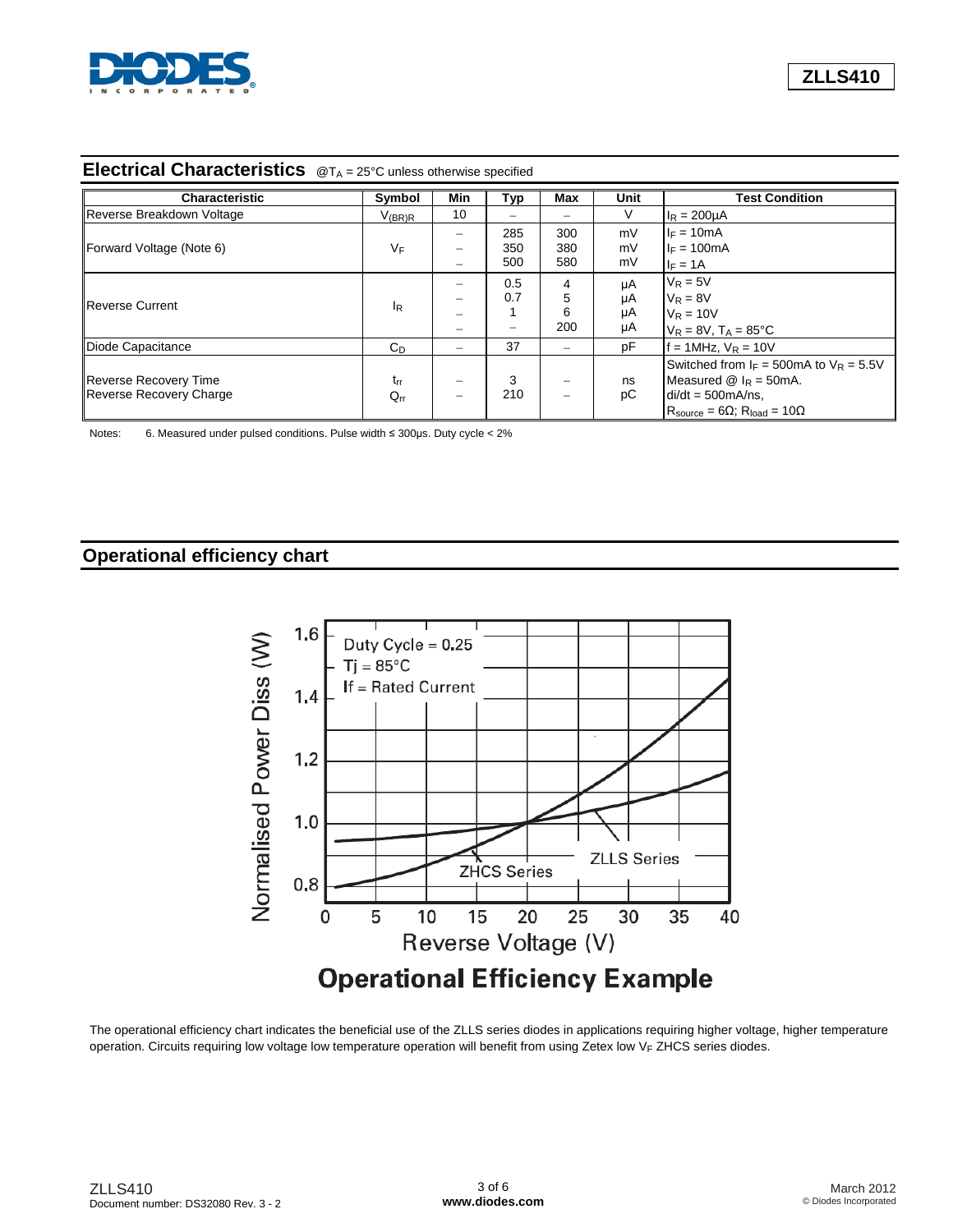



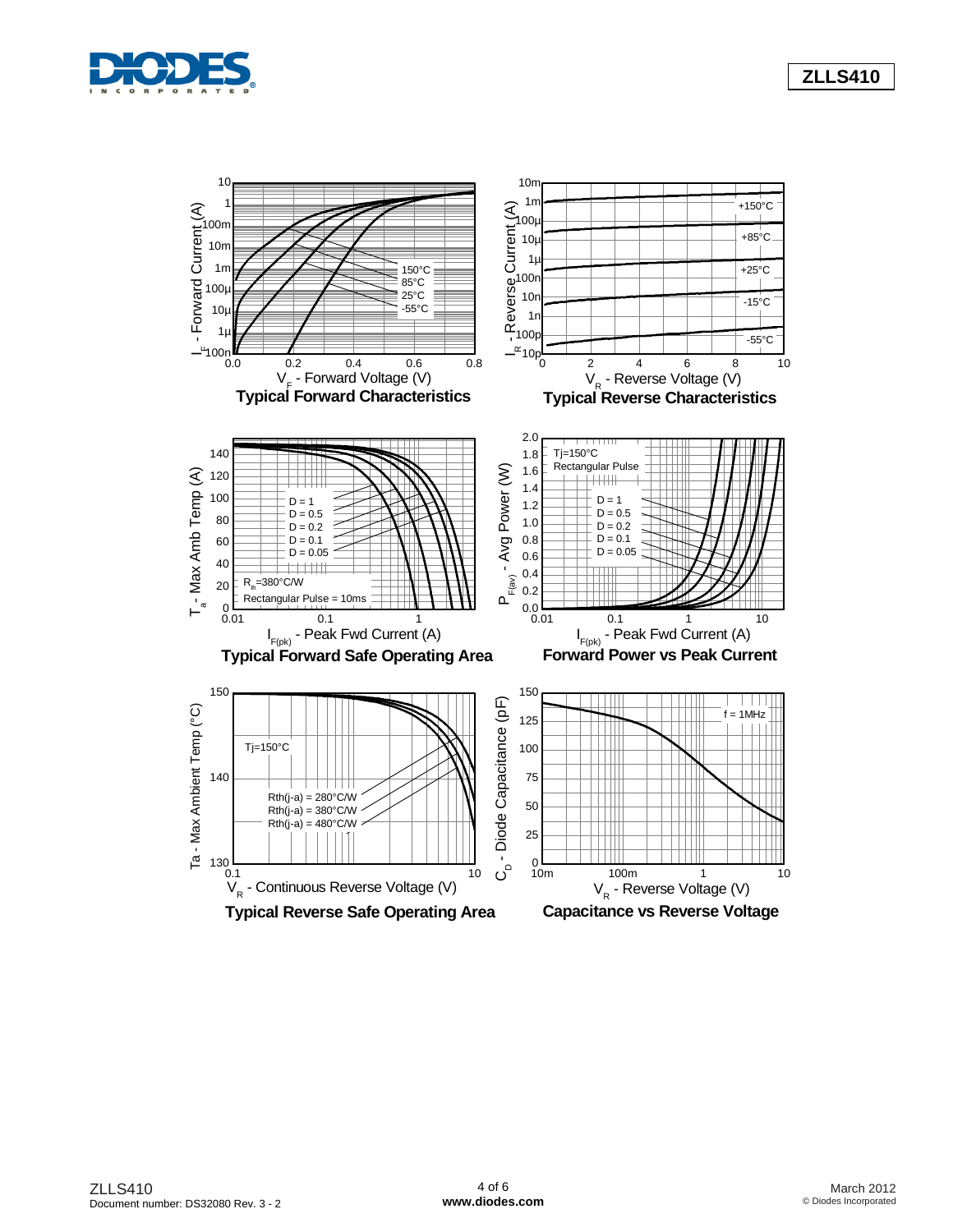

**ZLLS410**

# **Package Outline Dimensions**



# **Suggested Pad Layout**



| <b>Dimensions</b> | Value (in mm) |
|-------------------|---------------|
| 7                 | 3.75          |
| G                 | 1.05          |
| x                 | 0.65          |
|                   | 1.35          |
|                   | 2.40          |